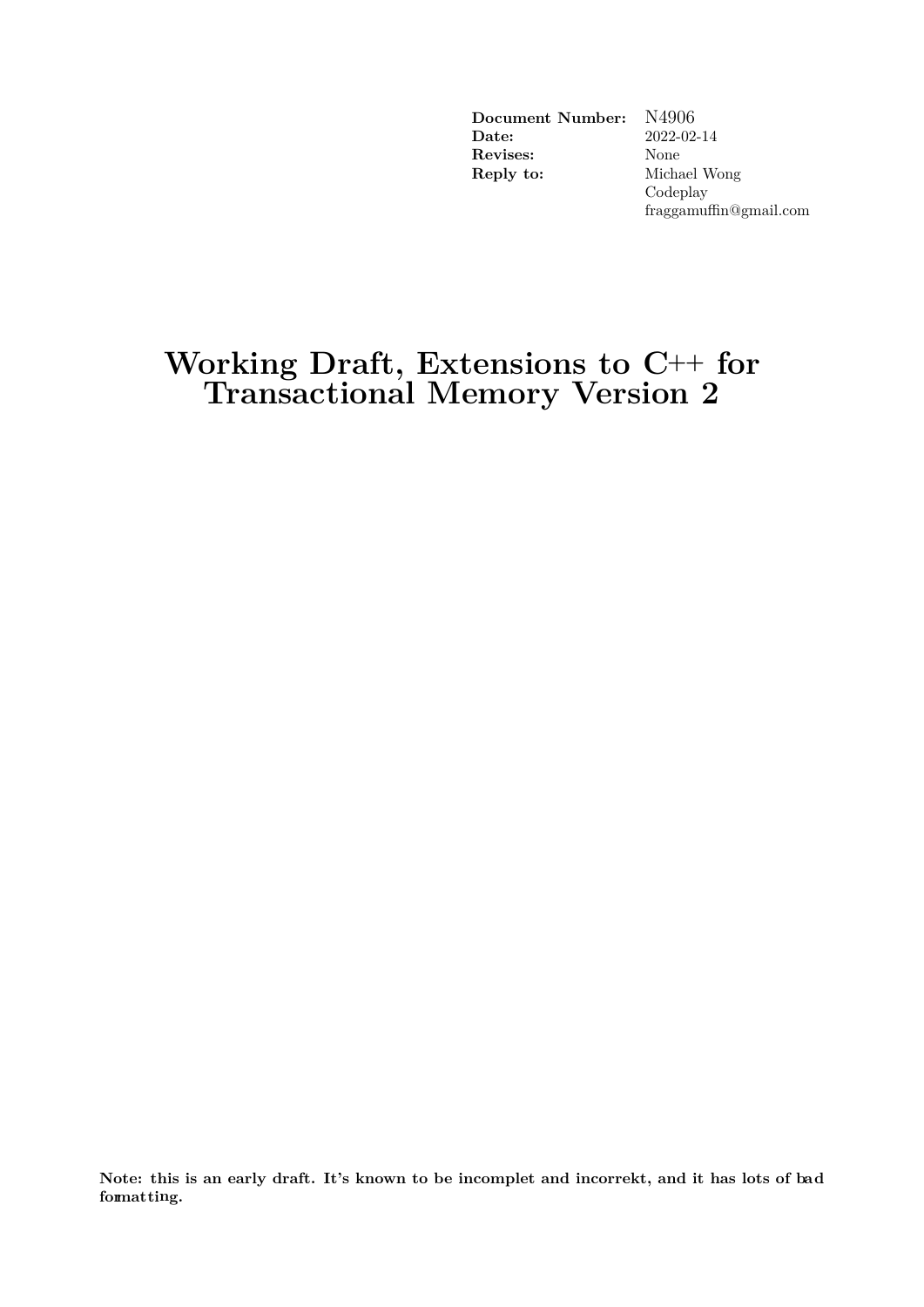# **Contents**

|                | Foreword                                                                                                                               | iii                                                         |
|----------------|----------------------------------------------------------------------------------------------------------------------------------------|-------------------------------------------------------------|
|                | 1 Scope                                                                                                                                | 1                                                           |
| $\mathbf{2}$   | Normative references                                                                                                                   | $\mathbf{2}$                                                |
| 3              | Terms and definitions                                                                                                                  | 3                                                           |
| $\overline{4}$ | General<br>4.1<br>4.2                                                                                                                  | $\overline{\mathbf{4}}$<br>$\overline{4}$<br>$\overline{4}$ |
| $5^{\circ}$    | Lexical conventions<br>5.1                                                                                                             | $\overline{\mathbf{5}}$<br>5                                |
| 6              | <b>Basics</b><br>Program execution $\ldots \ldots \ldots \ldots \ldots \ldots \ldots \ldots \ldots \ldots \ldots \ldots \ldots$<br>6.9 | 6<br>6                                                      |
| 8              | <b>Statements</b><br>8.1<br>Preamble<br>8.8                                                                                            | 8<br>8<br>8                                                 |
|                | 15 Preprocessor                                                                                                                        | 10<br>10                                                    |
|                | 16 Library introduction                                                                                                                | 11<br>11                                                    |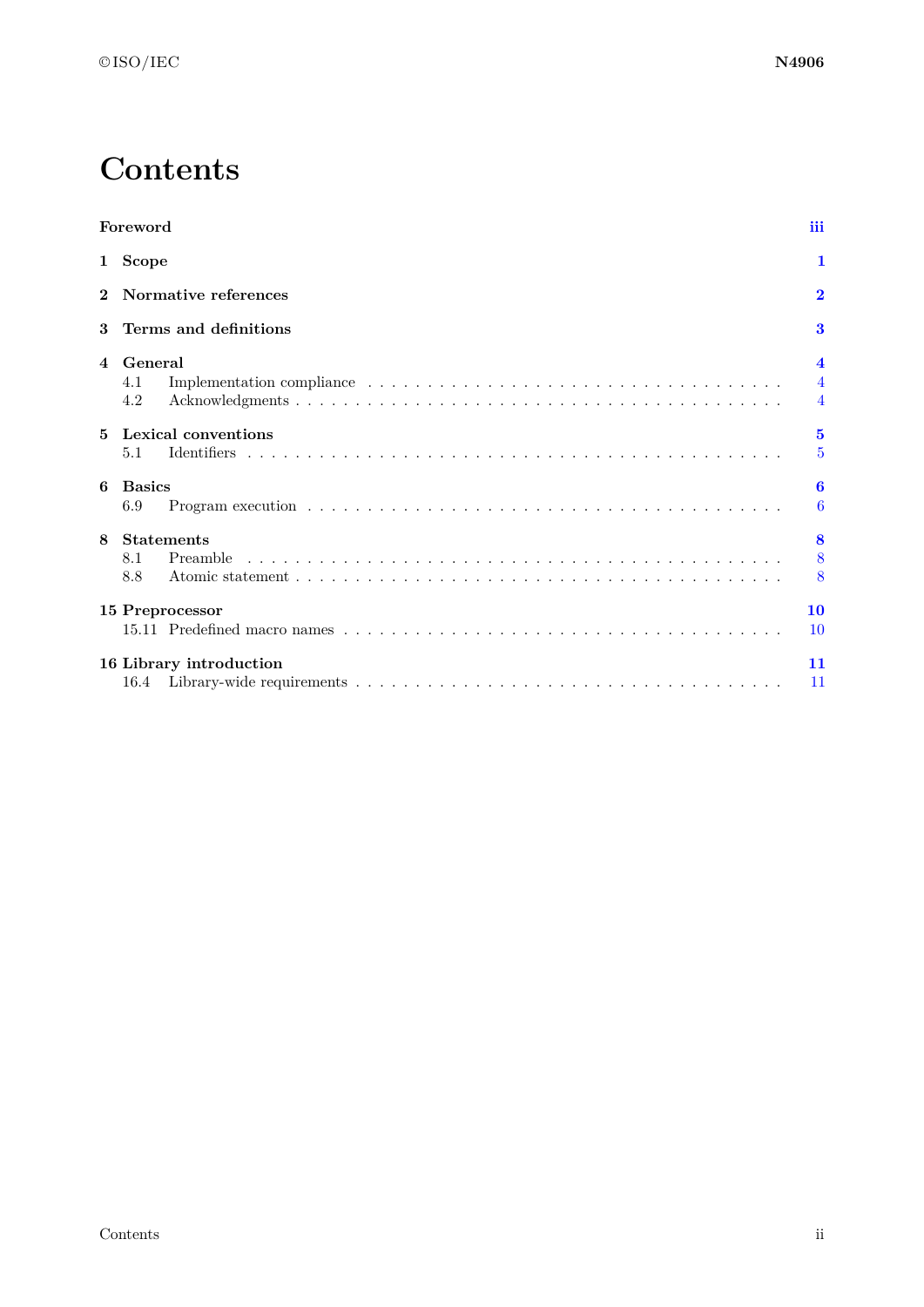# <span id="page-2-0"></span>Foreword **[foreword]**

ISO (the International Organization for Standardization) and IEC (the International Electrotechnical Commission) form the specialized system for worldwide standardization. National bodies that are members of ISO or IEC participate in the development of International Standards through technical committees established by the respective organization to deal with particular fields of technical activity. ISO and IEC technical committees collaborate in fields of mutual interest. Other international organizations, governmental and non-governmental, in liaison with ISO and IEC, also take part in the work.

The procedures used to develop this document and those intended for its further maintenance are described in the ISO/IEC Directives, Part 1. In particular the different approval criteria needed for the different types of document should be noted. This document was drafted in accordance with the editorial rules of the ISO/IEC Directives, Part 2 (see www.iso.org/directives).

Attention is drawn to the possibility that some of the elements of this document may be the subject of patent rights. ISO and IEC shall not be held responsible for identifying any or all such patent rights. Details of any patent rights identified during the development of the document will be in the Introduction and/or on the ISO list of patent declarations received (see www.iso.org/patents) or the IEC list of patent declarations received (see http://patents.iec.ch).

Any trade name used in this document is information given for the convenience of users and does not constitute an endorsement.

For an explanation on the voluntary nature of standards, the meaning of ISO specific terms and expressions related to conformity assessment, as well as information about ISO's adherence to the World Trade Organization (WTO) principles in the Technical Barriers to Trade (TBT), see www.iso.org/iso/foreword.html.

This document was prepared by Joint Technical Committee ISO/IEC JTC 1, *Information technology*, Subcommittee SC 22, *Programming languages, their environments and system software interfaces*.

Any feedback or questions on this document should be directed to the user's national standards body. A complete listing of these bodies can be found at www.iso.org/members.html.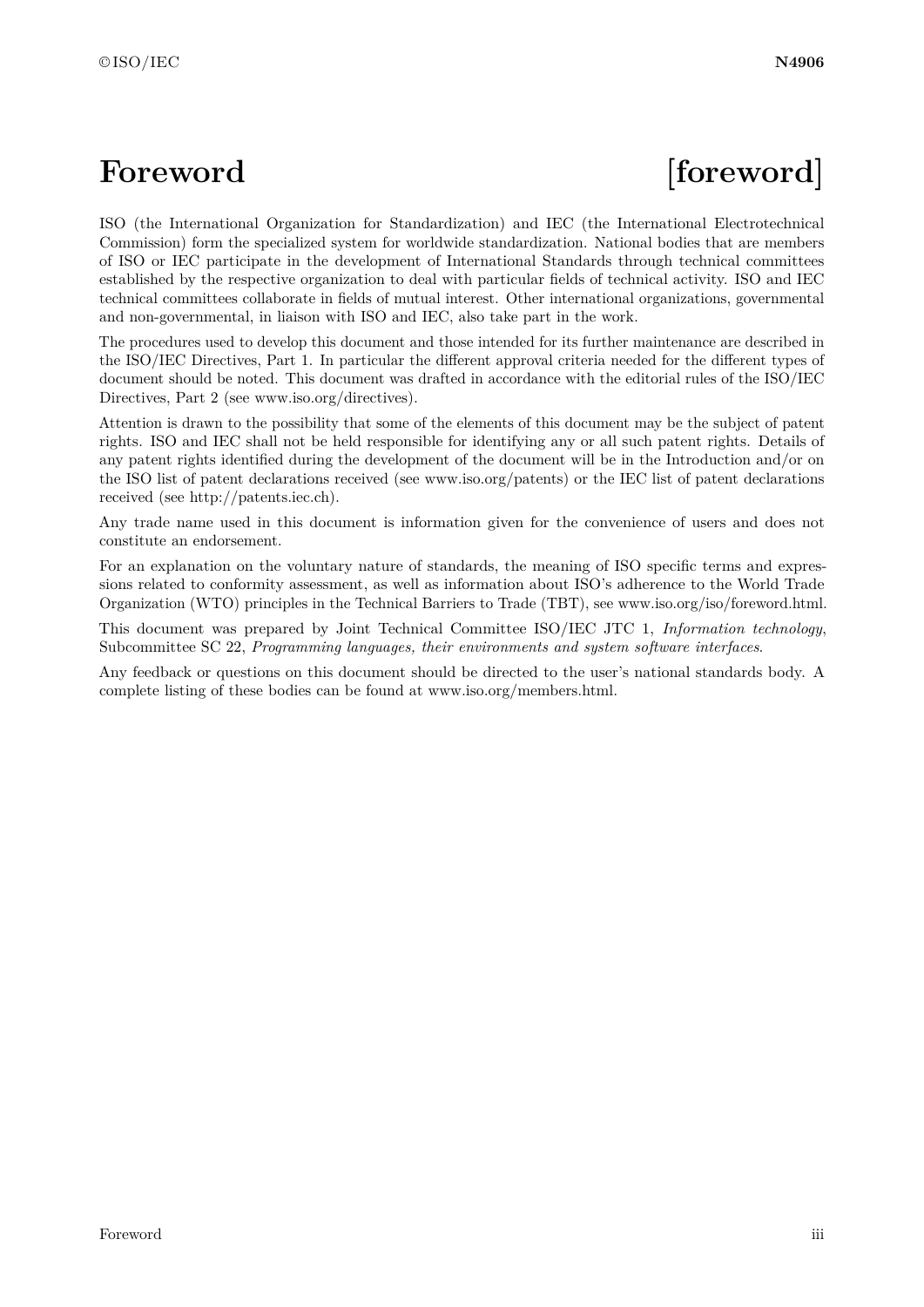# <span id="page-3-0"></span>**1 Scope [scope]**

- <sup>1</sup> This document describes requirements for implementations of an interface that computer programs written in the C++ programming language may use to invoke algorithms with concurrent execution. The algorithms described by this document are realizable across a broad class of computer architectures.
- <sup>2</sup> ISO/IEC 14882:2020 provide important context and specification for this document. This document is written as a set of changes against that specification. Instructions to modify or add paragraphs are written as explicit instructions. Modifications made directly to existing text from ISO/IEC 14882:2020 use underlining to represent added text and strikethrough to represent deleted text.
- <sup>3</sup> This document is non-normative. Some of the functionality described by this document may be considered for standardization in a future version of  $C_{++}$ , but it is not currently part of any  $C_{++}$  standard. Some of the functionality in this document may never be standardized, and other functionality may be standardized in a substantially changed form.
- <sup>4</sup> The goal of this document is to build widespread existing practice for eventually adopting transactional memory in C++.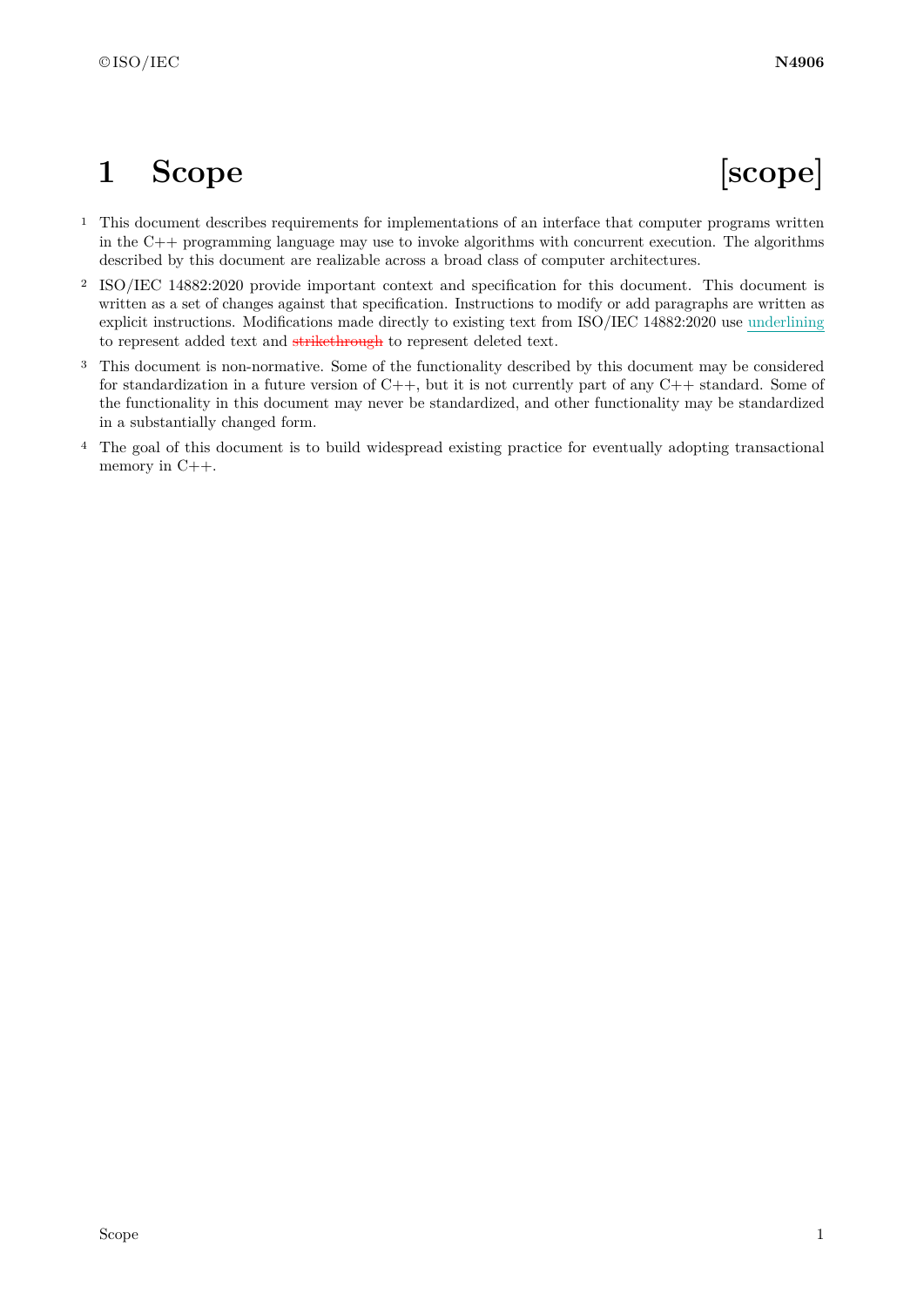## <span id="page-4-0"></span>**2 Normative references [refs]**

<sup>1</sup> The following referenced document is indispensable for the application of this document. For dated references, only the edition cited applies. For undated references, the latest edition of the referenced document (including any amendments) applies.

(1.1) — ISO/IEC 14882:2020, *Programming Languages — C++*

<sup>2</sup> ISO/IEC 14882:2020 is herein called the C++ Standard. References to clauses within the C++ Standard are written as "C++20  $\S 3.2$ ".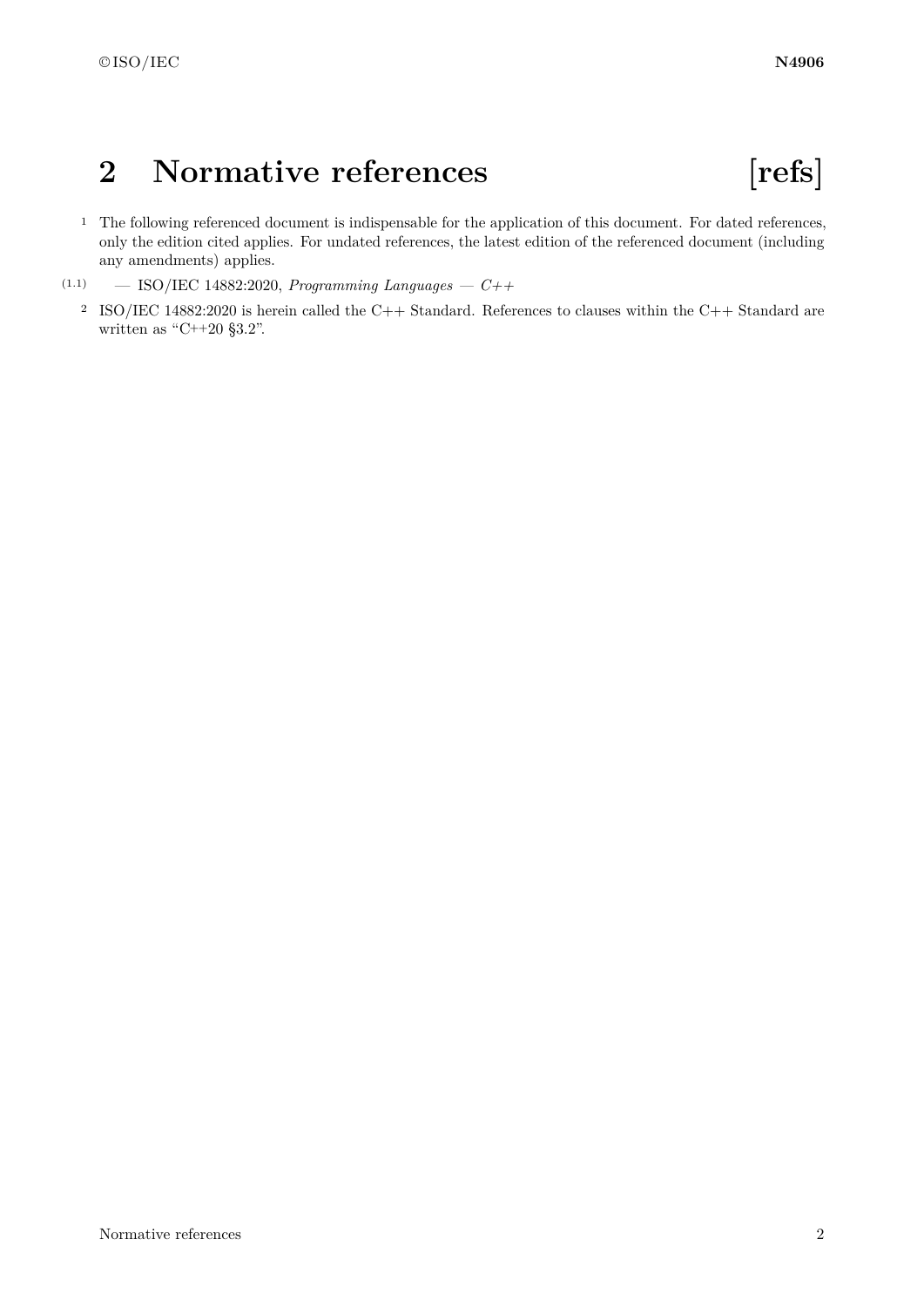## <span id="page-5-0"></span>**3 Terms and definitions [defs]**

- <sup>1</sup> No terms and definitions are listed in this document. ISO and IEC maintain terminological databases for use in standardization at the following addresses:
- (1.1) IEC Electropedia: available at https://www.electropedia.org/
- (1.2) ISO Online browsing platform: available at https://www.iso.org/obp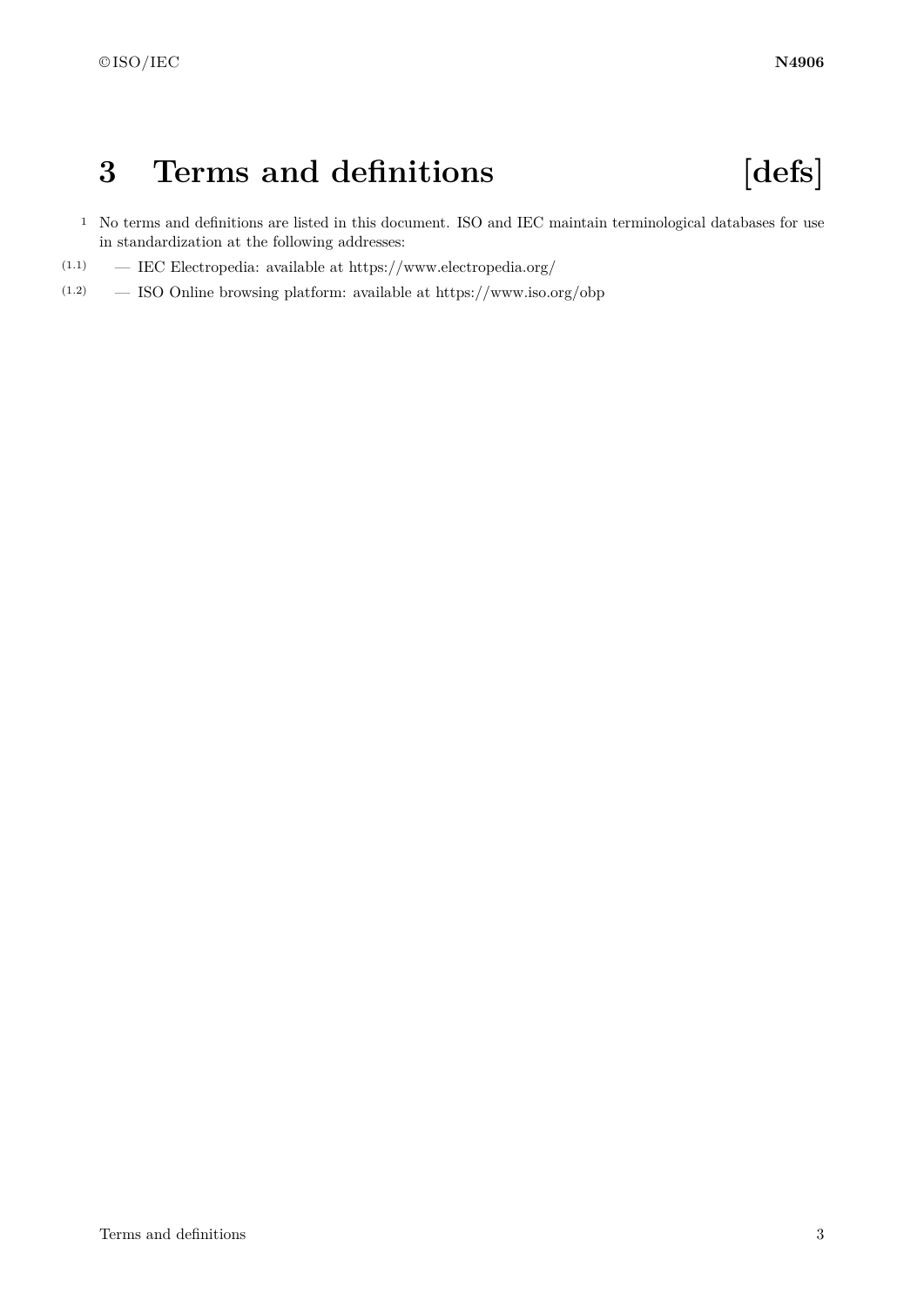# <span id="page-6-0"></span>**4 General [general]**

### <span id="page-6-1"></span>**4.1 Implementation compliance [general.compliance]**

<sup>1</sup> Conformance requirements for this document are those defined in C++20 §4.1, as applied to a merged document consisting of C++20 amended by this document.

[*Note 1* : Conformance is defined in terms of the behavior of programs. *— end note*]

#### <span id="page-6-2"></span>**4.2 Acknowledgments [general.ack]**

This work is the result of a collaboration of researchers in industry and academia. We wish to thank the original authors of this document, Michael Wong, Jens Maurer, Hans Boehm, Michael Spear, Michael Scott, and Victor Luchangco. We also wish to thank people who made valuable contributions within and outside these groups, including all SG 5 members and the original TM group, and many others not named here who contributed to the discussion.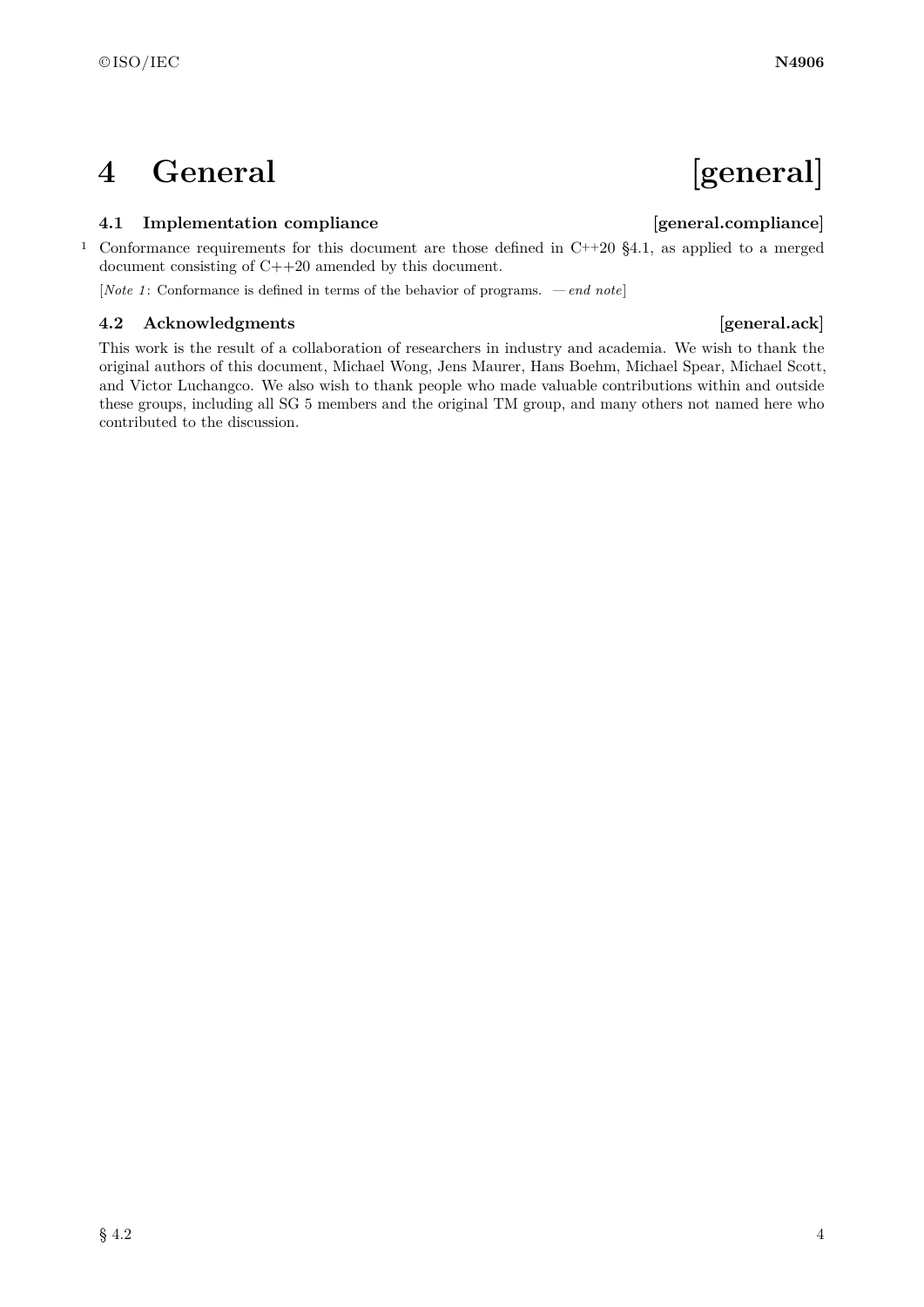# <span id="page-7-0"></span>**5 Lexical conventions [lex]**

### <span id="page-7-1"></span>**5.1 Identifiers** [lex.name]

In C++20 §5.10, add atomic to the table of identifiers with special meaning (Table 4).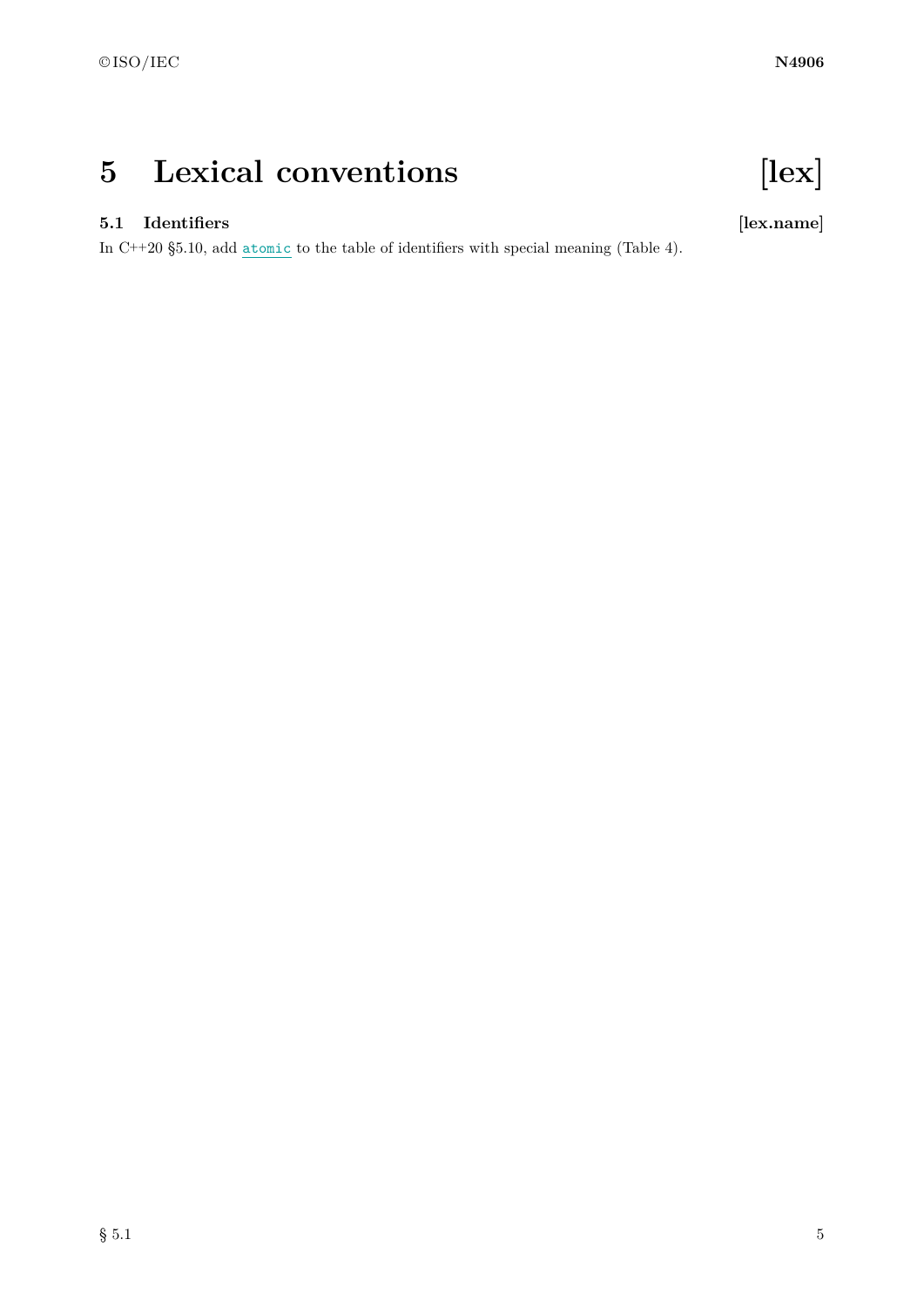## <span id="page-8-1"></span>**6.9 Program execution** *basic.exec] basic.exec]*

**6.9.1 Sequential execution [intro.execution]**

Change in  $C++20$  §6.9.1 paragraph 5 as indicated:

| A <i>full-expression</i> is |  |
|-----------------------------|--|
|-----------------------------|--|

- $(5.1)$  ...
- (5.2) an invocation of a destructor generated at the end of the lifetime of an object other than a temporary object (6.7.7) whose lifetime has not been extended, or
- (5.3) the start and the end of an atomic block [\(8.8\)](#page-10-2), or
- (5.4) an expression that is not a subexpression of another expression and that is not otherwise part of a full-expression.

### **6.9.2 Multi-threaded executions and data races [intro.multithread]**

#### **6.9.2.2 Data races [intro.races]**

Change in  $C_{+20}$  \$6.9.2.2 paragraph 6 as indicated:

<sup>6</sup> Certain Atomic blocks as well as certain library calls may *synchronize with* other atomic blocks and library calls performed by another thread.

Add a new paragraph after C++20 §6.9.2.2 paragraph 20:

<sup>21</sup> An atomic block that is not dynamically nested within another atomic block is termed a *transaction*. [*Note 21*: Due to syntactic constraints, blocks cannot overlap unless one is nested within the other. *— end note*]

There is a global total order of execution for all transactions. If, in that total order, a transaction T1 is ordered before a transaction T2, then

- (21.1) no evaluation in T2 happens before any evaluation in T1 and
- (21.2) if T1 and T2 perform conflicting expression evaluations, then the end of T1 synchronizes with the start of T2.

[*Note 22* : If the evaluations in T1 and T2 do not conflict, they might be executed concurrently. *— end note*]

<sup>22</sup> Two actions are *potentially concurrent* if ...

Change in C++20 §6.9.2.2 paragraph 21:

<sup>21</sup> ...

[*Note 21*: It can be shown that programs that correctly use mutexes, atomic blocks, and memory\_order::seq\_cst operations to prevent all data races and use no other synchronization operations behave as if the operations executed by their constituent threads were simply interleaved, with each value computation of an object being taken from the last side effect on that object in that interleaving. This is normally referred to as "sequential consistency". ... *— end note*]

Add a new paragraph after C++20 §6.9.2.1 paragraph 21:

22 [*Note 22* : The following holds for a data-race-free program: If the start of an atomic block *T* is sequenced before an evaluation *A*, *A* is sequenced before the end of *T*, *A* strongly happens before some evaluation *B*, and *B* is not sequenced before the end of *T*, then the end of *T* strongly happens before *B*. If an evaluation  $C$  strongly happens before that evaluation  $A$  and  $C$  is not sequenced after the start of  $T$ , then *C* strongly happens before the start of *T*. These properties in turn imply that in any simple interleaved (sequentially consistent) execution, the operations of each atomic block appear to be contiguous in the interleaving. *— end note*]

# <span id="page-8-0"></span>**6 Basics [basic]**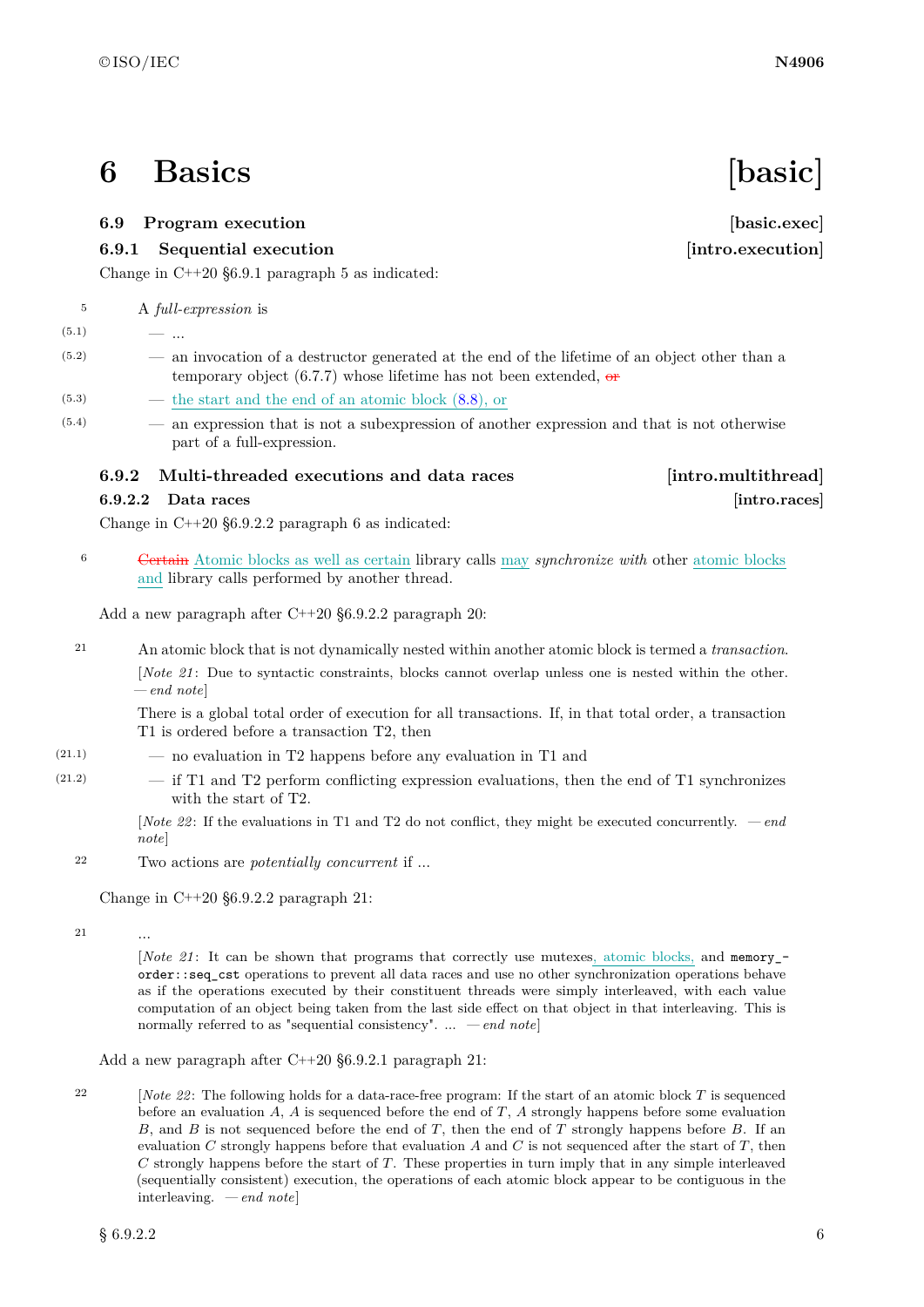#### <span id="page-9-0"></span>**6.9.2.3 Forward progress [intro.progress]**

Change in C++20 §6.9.2.3 paragraph 1 as indicated:

- <sup>1</sup> The implementation may assume that any thread will eventually do An *inter-thread side effect* is one of the following:
- $(1.1)$   $\qquad \qquad \text{terminate},$
- (1.2)  $-$  a call to a library I/O function,<br>(1.3)  $-$  an access through a volatile glys
- (1.3)  $-$  an access through a volatile glvalue, or (1.4)  $-$  a synchronization operation or an atom
	- $-$  a synchronization operation or an atomic operation (Clause 31).

The implementation may assume that any thread will eventually terminate or evaluate an inter-thread side effect.

[*Note 1*: This is intended to allow compiler transformations such as removal of empty loops, even when termination cannot be proven. *— end note*]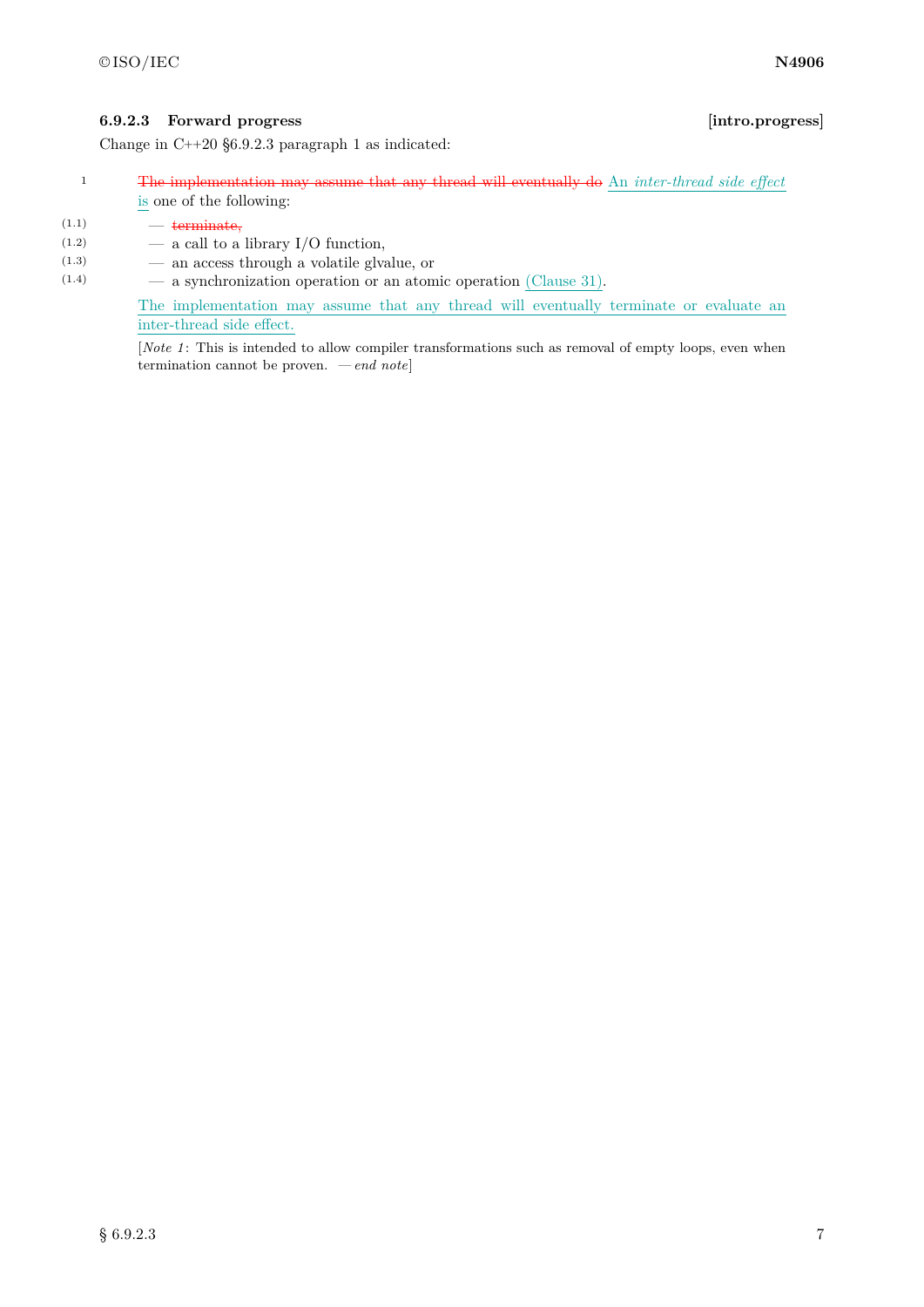## <span id="page-10-0"></span>**8 Statements [stmt.stmt]**

### <span id="page-10-1"></span>**8.1 Preamble** [stmt.pre]

<sup>1</sup> Add a production to the grammar in C++20 §8.1 as indicated:

statement:

labeled-statement attribute-specifier-seq*opt* expression-statement attribute-specifier-seq*opt* compound-statement attribute-specifier-seq*opt* selection-statement attribute-specifier-seq*opt* iteration-statement attribute-specifier-seq*opt* jump-statement declaration-statement attribute-specifier-seq*opt* try-block atomic-statement

<span id="page-10-2"></span>Add a new subclause before C++20 §8.8:

### **8.8 Atomic statement** [stmt.tx]

atomic-statement: atomic do compound-statement

- <sup>1</sup> An atomic-statement is also called an *atomic block*.
- <sup>2</sup> The start of the atomic block is immediately before the opening { of the *compound-statement*. The end of the atomic block is immediately after the closing } of the compound-statement.

[*Note 1* : Thus, variables with automatic storage duration declared in the compound-statement are destroyed prior to reaching the end of the atomic block; see 8.7. *— end note*]

- <sup>3</sup> A goto or switch statement shall not be used to transfer control into an atomic block.
- <sup>4</sup> If the execution of an atomic block evaluates an inter-thread side effect [\(6.9.2.3\)](#page-9-0) or if an atomic block is exited via an exception, the behavior is undefined.
- <sup>5</sup> *Recommended practice*: In case an atomic block is exited via an exception, the program should be terminated without invoking a terminate handler (17.9.5) or destroying any objects with static or thread storage duration (6.9.3.4).
- <sup>6</sup> If the execution of an atomic block evaluates any of the following outside of a manifestly constantevaluated context (), the behavior is implementation-defined:
- $(6.1)$  an asm-declaration  $(9.10)$ ;
- $(6.2)$  an invocation of a function other than one of the standard library functions specified in [16.4.6.17,](#page-13-2) unless the function is inline with a reachable definition;
- $(6.3)$  a virtual function call  $(7.6.1.3);$
- $(6.4)$   $-$  a function call, unless overload resolution selects
- $(6.4.1)$  a named function  $(12.4.2.2.2)$  or
- $(6.4.2)$   $-$  a function call operator  $(12.4.2.2.3)$ , but not a surrogate call function;
- $(6.5)$  a co\_await expression  $(7.6.2.4)$ , a yield-expression  $(7.6.17)$ , or a co\_return statement  $(8.7.5)$ ;
- $(6.6)$  dynamic initialization of a block-scope variable with static storage duration; or
- (6.7) dynamic initialization of a variable with thread storage duration.

[*Note 2* : The implementation can define that the behavior is undefined in some or all of the cases above. *— end note*]

```
[Example 1 :
  unsigned int f()
  {
    static unsigned int i = 0;
```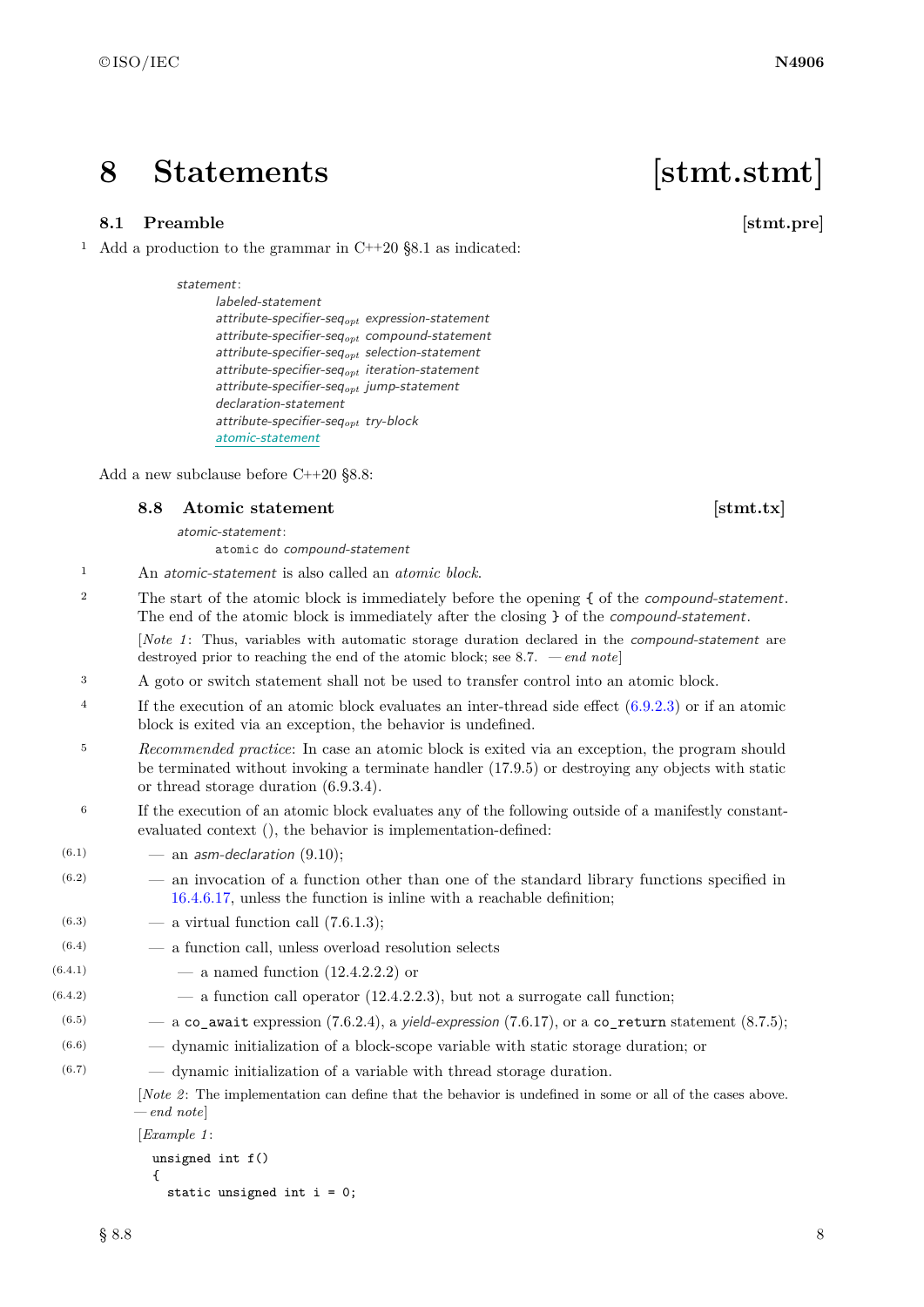```
atomic do {
    ++i;
    return i;
  }
}
```
Each invocation of f (even when called from several threads simultaneously) retrieves a unique value (ignoring wrap-around). *— end example*]

[*Note 3* : Atomic blocks are likely to perform best where they execute quickly and touch little data. *— end note*]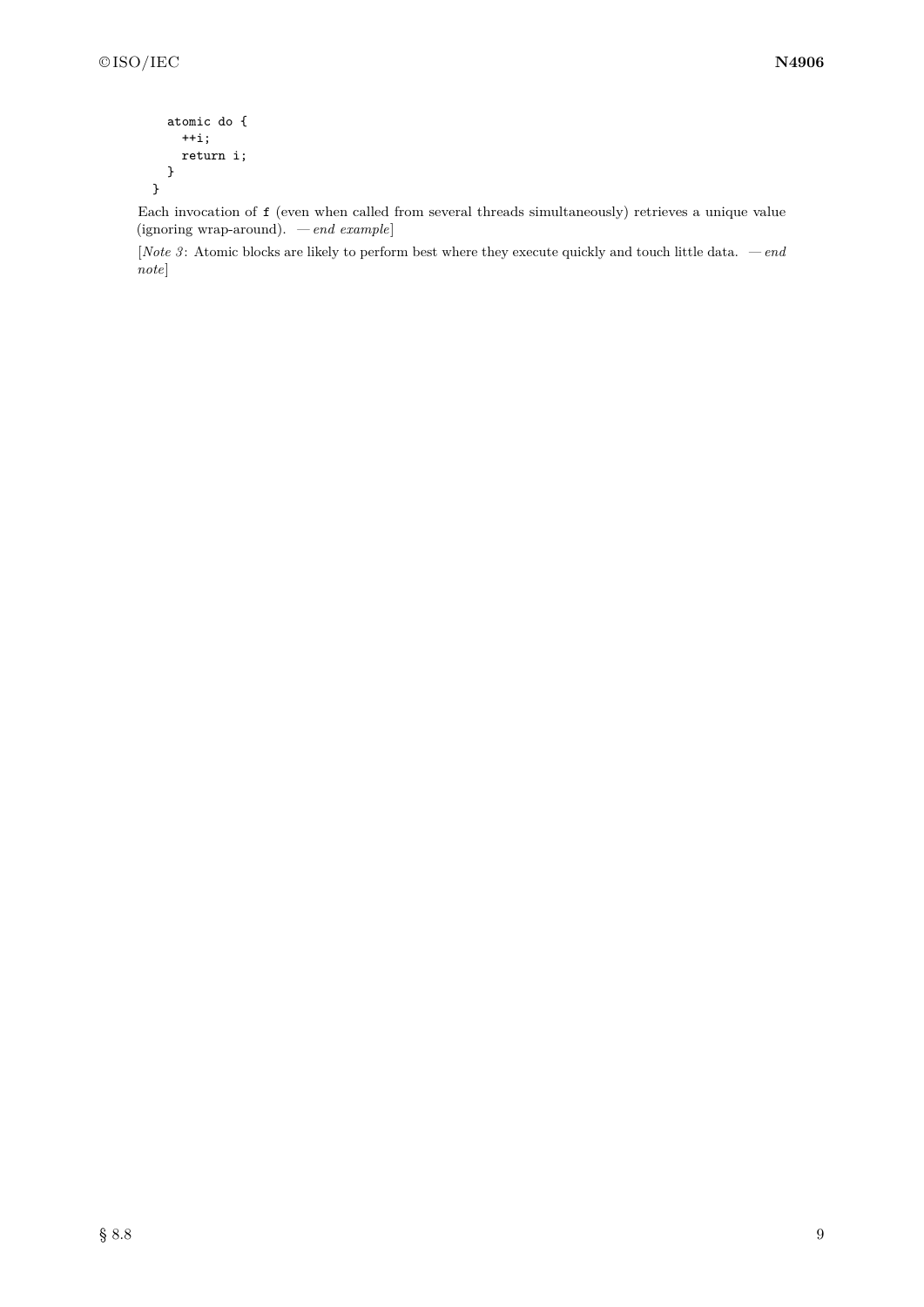# <span id="page-12-0"></span>**15 Preprocessor [cpp]**

## <span id="page-12-1"></span>**15.11 Predefined macro names [cpp.predefined]**

Add a row to Table 19 in C++20  $$15.11$ :

Table 19: Feature-test macros

| Macro name                      | Value |
|---------------------------------|-------|
| cpp transactional memory 202110 |       |